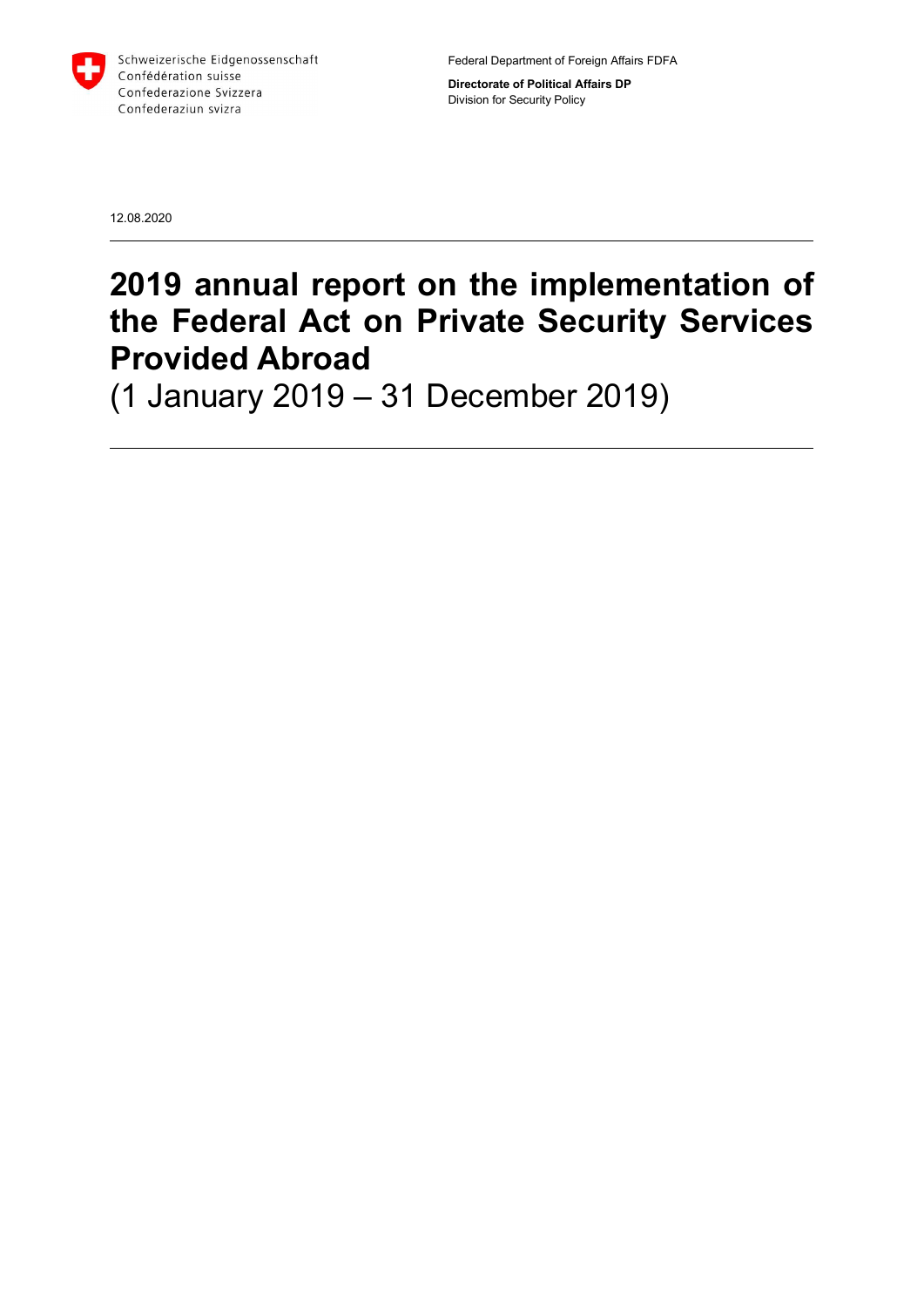# 1. Introduction

2019 was a particularly eventful year for the authority responsible for implementing the Federal Act on Private Security Services Provided Abroad (PSSA).<sup>1</sup> The criteria for the application of the law, in particular with respect to military competencies, were examined and debated not only by the Federal Administration services concerned, but also in the media and at the political level. On 21 February 2019, the heads of the Federal Department of Foreign Affairs (FDFA) and the Federal Department of Economic Affairs, Education and Research (EAER) set up an interdepartmental working group to assess whether cases relating to the PSSA, the War Materiel Act (WMA)<sup>2</sup> and the Federal Act on the Control of Dual-Use Goods and of Specific Military Goods (Goods Control Act, GCA)<sup>3</sup> were handled consistently. The working group was tasked with examining this issue in detail and proposing appropriate solutions (see section 4.1). At the same time, a number of initiatives were undertaken at the political level to address this issue. Several parliamentary interventions on the interpretation of the law by the responsible authority were tabled in both chambers of the Federal Assembly (see section 4.2).

Private security is a dynamic and fast-growing sector. New kinds of services, involving the use of advanced technologies, are being introduced and the profile of companies providing private security services is also continually evolving. The authority responsible for the implementation of the PSSA is thus often confronted with new situations and numerous new cases which require continual adaptation regarding the implementation.

# 2. Implementation of the PSSA

The PSSA entered into force on 1 September 2015. The act is intended to safeguard Switzerland's internal and external security, achieve Switzerland's foreign policy objectives, preserve its neutrality and guarantee compliance with international law (Art. 1 PSSA). To this end, it makes the provision of private security services abroad by Swiss companies subject to supervision through mandatory declaration and, where appropriate, a review procedure.<sup>4</sup>

Article 37 of the PSSA stipulates that the competent authority shall submit an annual report on its activities to the Federal Council. The report is published on the FDFA website.

### 2.1 Competent authority

Under the terms of the Ordinance on Private Security Services provided Abroad (OPSA, Art. 3),<sup>5</sup> the FDFA's Directorate of Political Affairs is the authority responsible for implementing the PSSA. The unit with operational responsibility for implementing the PSSA is the Private Security Services Section (PSSS) within the Directorate of Political Affairs (DP).<sup>6</sup>

The main task of the PSSS is to handle the administrative procedures introduced by the PSSA. It furthermore helps to formulate Switzerland's policy on private security services and takes part in the national and international dialogue on norms and standards applicable to private security companies.

### 2.2 Information and collaboration with other services

During the year under review, the competent authority continued, as in previous years, its information campaign to raise awareness among companies that might be affected by the PSSA. It met with many companies active in different sectors in order to better assess their activities and explain to them the procedure, the legal framework and the obligations under the PSSA. It also hosted an information stand for companies at the 4th seminar on export control organised by the State Secretariat for Economic Affairs (SECO) in Bern on 14 November 2019.

 1 SR 935.41

 $2$  SR 541.51

<sup>3</sup> SR 946.202

<sup>4</sup>The act prohibits two scenarios ex officio: It prohibits direct participation in hostilities (Art. 8 PSSA) and prohibits companies from providing, from Switzerland, private security services if it may be assumed that the recipients will use the services in connection with the commission of serious human rights violations (Art. 9 PSSA).

 $5$  SR 935.411

<sup>&</sup>lt;sup>6</sup> Since 1 March 2020: Export Controls and Private Security Services Section (ECPS).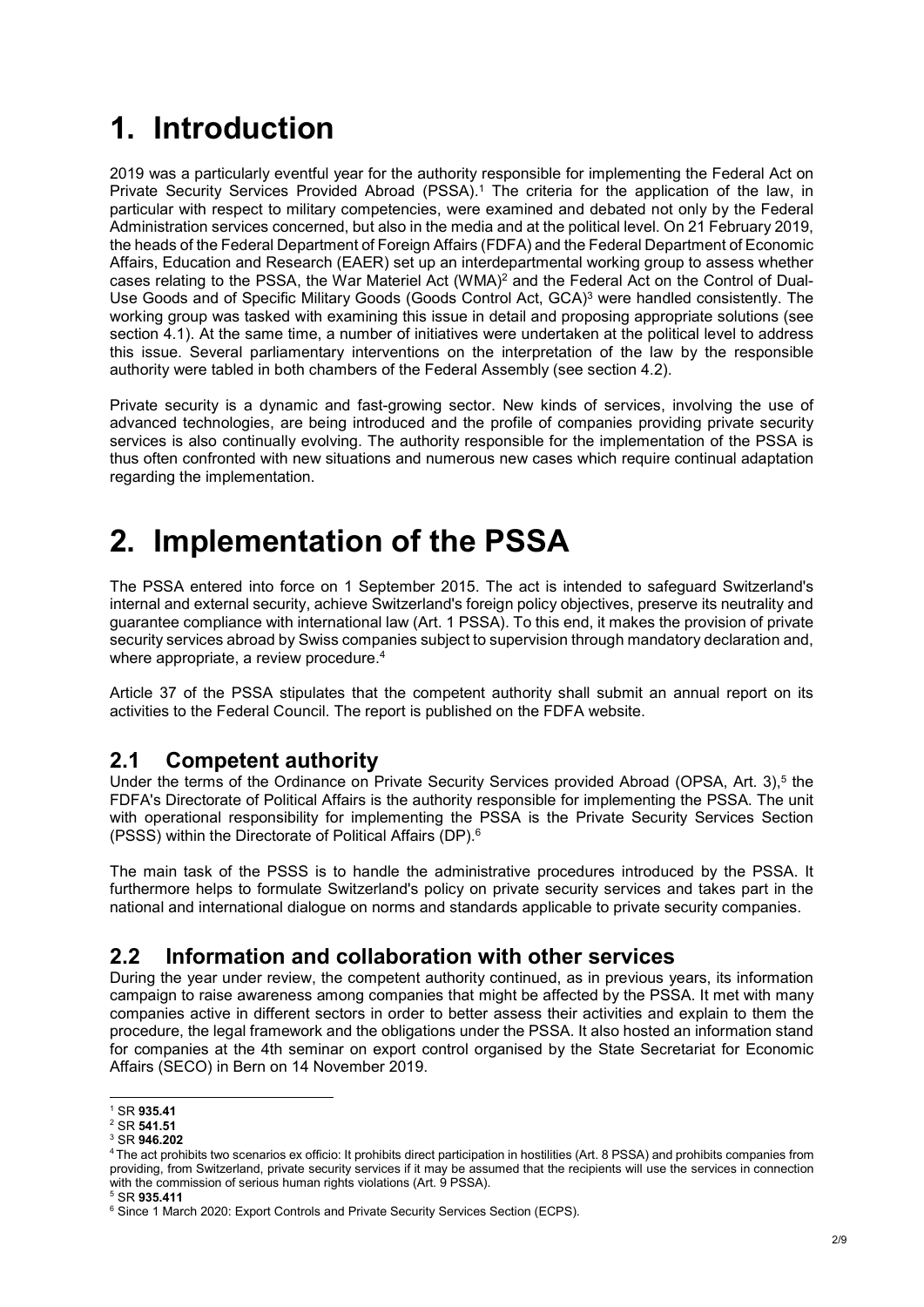The competent authority works closely with the SECO's Arms Control and Arms Control Policy Section and Export Controls/Industrial Products Section. A certain number of cases fall under both the PSSA and the WMA or the GCA, for which SECO is the executing authority. Adjustments to SECO's electronic licensing system for processing ELIC applications have made it possible, thanks to the introduction of mandatory fields relating to the PSSA, to automate the forwarding of the relevant SECO applications to the FDFA and thus improve the coordination of procedures.

## 2.3 Activities at international level

#### 2.3.1 International meetings

At the international level, the competent authority engages in dialogue on national and international standards for private military and security companies and on oversight mechanisms for these types of activity.

In the year under review, the authority took part in the following events:

- Security Dialogue on Private Military and Security Companies, OSCE Forum for Security Cooperation, Vienna, 23 January 2019;
- Privatisation of War training cycle, Hertie School of Governance, Berlin, 15 April 2019;
- Fifth Plenary Meeting of the Montreux Document Forum, Geneva, 2 September 2019;
- 2019 General Assembly of the International Code of Conduct for Private Security Service Providers' Association (ICoCA), Geneva, 20–21 November 2019.

#### 2.3.2 Working Group on the use of mercenaries as a means of violating human rights and impeding the exercise of the right of peoples to self-determination

The visit to Switzerland from 13 to 17 May 2019 of the United Nations working group on the use of mercenaries as a means of violating human rights and impeding the exercise of the right of peoples to self-determination (working group) is particularly noteworthy.

The working group's mandate is to strengthen the international legal framework for the prevention and sanction of the recruitment, use, financing and training of mercenaries. It also monitors mercenaryrelated activities in all parts of the world. It is tasked with identifying the sources, the causes and the orientations of mercenarism and to assess its impact on human rights, including on the right of peoples to self-determination. Its mandate also requires it to study the impact on the respect of human rights of activities carried out by private companies that provide assistance, consultancy and security services, including military services, on the international market.

The purpose of the working group's visit was to gather information on Swiss legislation and the measures taken by Switzerland in this area. It focused primarily on the activities of private security companies, including services provided under a federal authority mandate. The members of the working group met with representatives of several federal government departments as well as cantonal and inter-cantonal institutions.

When the working group concluded its visit, it noted the pioneering role played by Switzerland in regulating private security services at the international and national level. It underlined the responsibility assumed by Switzerland in adopting two multilateral initiatives aimed at promoting respect for international humanitarian law and human rights (Montreux Document of 17 September 2008 and International Code of Conduct for Private Security Service Providers of 9 November 2010) and stressed the importance of the PSSA implementation. The working group encouraged Switzerland to continue its efforts in this area.

The working group's report will be presented at the September 2020 session of the UN Human Rights Council. Switzerland will then have the opportunity to comment on the conclusions.

#### 2.4 Media contacts

During the period under review, the competent authority was contacted numerous times by Swiss print and electronic media outlets and interested circles. Their questions were either about the implementation of the PSSA in general or about specific cases involving Swiss companies active in the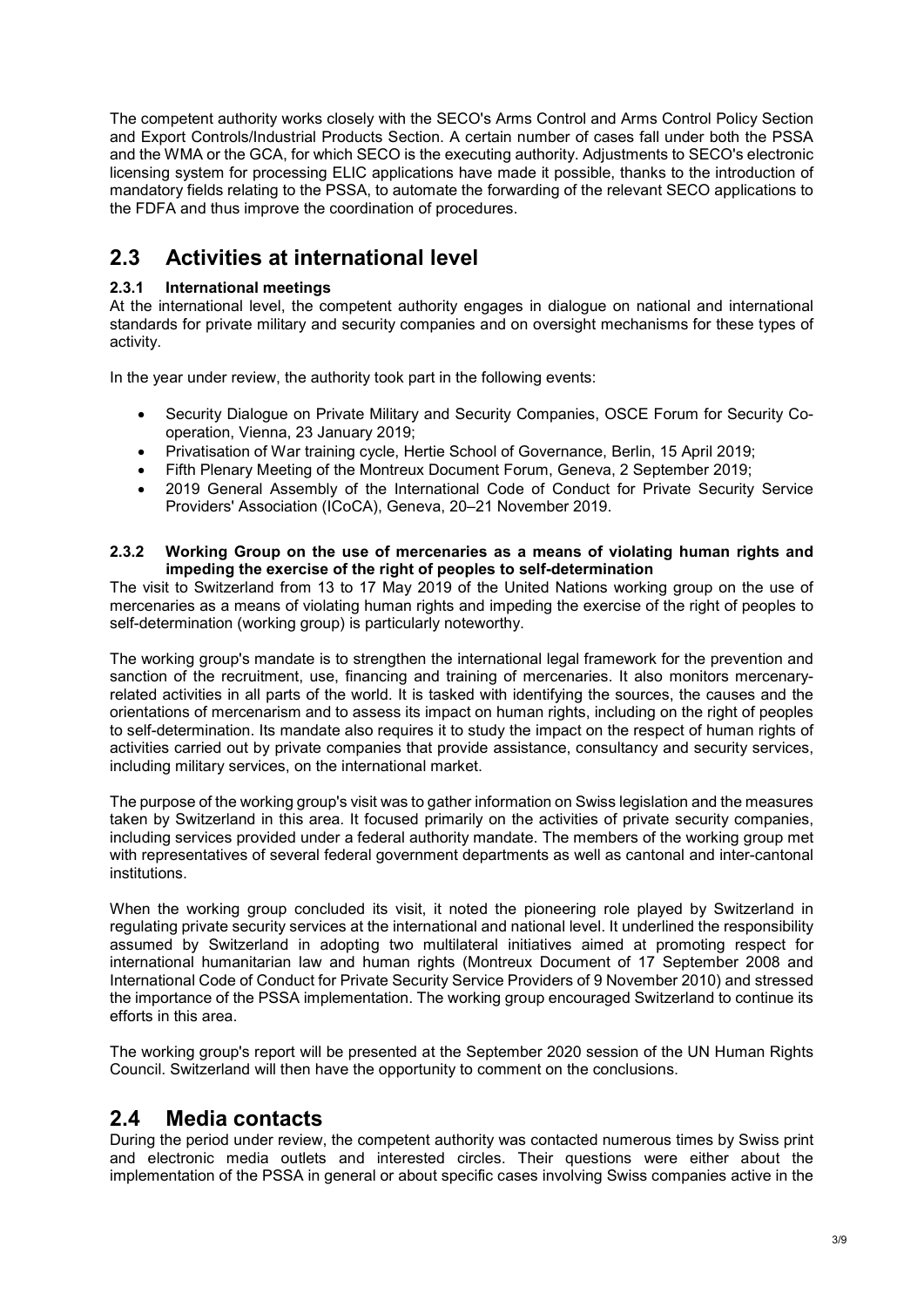sector. A major issue in this context was the Pilatus case (see section 3.4), which prompted many questions from the press, especially in the first half of 2019.

# 3. Statistics

#### 3.1 Facts and figures

Between 1 January and 31 December 2019, 31 companies submitted 478 declarations to the competent authority regarding an activity (services; 2018: 479; 2017: 457; 2015/2016: 306).

The declarations submitted for 2019 to the competent authority for private security services under Art. 4 of the PSSA as at 31 December 2019 break down as follows:



No activities related to guarding, caring for prisoners, or operating prison facilities. No security services at events.

### 3.2 Declaration procedures

The declarations are mainly broken down into three groups of security services: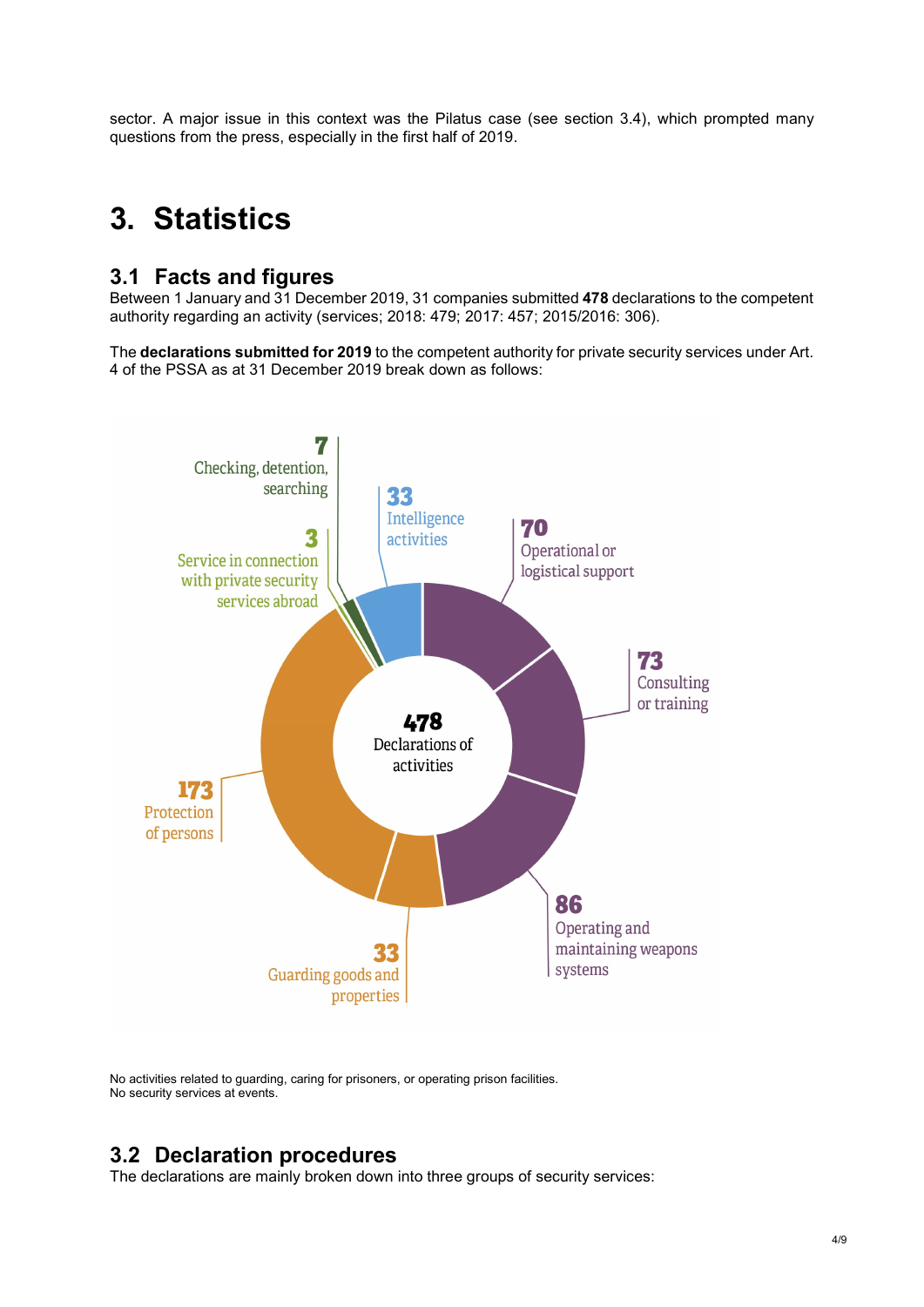- Orange segment: 206 activities (2018: 303; 2017: 279; 2015/2016: 114) concerned the protection of persons and the guarding or surveillance of goods and properties in complex environments (Art. 4 let. a para.1 and 2 PSSA). Companies performing contracts in the area of the protection of persons or the guarding of goods are in the usual sense of the term private security companies, generally of a small or medium size. They provide services corresponding to the definition of 'security services' under the International Code of Conduct for Private Security Service Providers (ICoC).
- Blue segment: with 33 declarations (2018: 64; 2017: 109; 2015/2016: 115), intelligence activities (Art. 4, let. a, para. 9 PSSA) made up a second segment. It is mainly investigative agencies, usually active in the financial sector and especially banking, which operate in the area of private intelligence.
- Purple segment: a third group with 229 declarations (2018: 104; 2017: 50; 2015/2016: 59) concerned services for armed or security forces in the area of operational or logistical support, operating and maintaining weapons systems and advising or training members of armed or security forces (Art. 4 let. a para. 6–8 PSSA). Most of the companies providing services in this field are industrial companies – of widely varying size – in the war materiel and dual-use goods sector. The intensity of the activities undertaken in this sector also varies and the declarations are of varying natures. In some cases, these are services that require a constant physical presence on site, but there are also less vital services requiring only an ad hoc presence. In some cases the services are even provided in Switzerland. Moreover, the types of products are also highly variable. These may include war materiel, dual-use goods or other technological products. The area of 'training' also comprises specialist consultants, for example in the field of police training.

#### 3.3 Review procedures

The competent authority initiated 26 review procedures (2018: 16; 2017: 18; 2015/2016: 6) in accordance with Art. 13 PSSA. In 23 instances, the company was allowed to carry out the declared activity. In one case, the application was withdrawn by the company. Two cases were pending at the end of the year.

### 3.4 Prohibitions

In 2019, two prohibitions were issued on the basis of a review procedure initiated in 2018. Both pertained to activities by Pilatus Aircraft Ltd (Pilatus).

On 25 June 2019, the FDFA issued a ban on certain logistical services provided by Pilatus Aircraft Ltd in Saudi Arabia and the United Arab Emirates. The FDFA deemed the provision of these services to be incompatible with Switzerland's foreign policy objectives.<sup>7</sup> On 20 August 2019, Pilatus appealed to the Federal Administrative Court against the FDFA's decision. The review procedure was still pending at the end of the period under review.

Owing to indications that Pilatus had failed to fulfil its reporting obligation (Art. 27 para. 2 PSSA), on 25 June 2019 the FDFA was obliged to file a complaint with the Office of the Attorney General of Switzerland (OAG). On 18 November 2019, the OAG decided not to pursue this complaint.

### 3.5 Sanctions

During the period under review, the competent authority did not receive information about companies whose services would constitute legal breaches under articles 8 and 9 of the PSSA. In addition, no sanctions under articles 21 to 27 PSSA were imposed by the OAG during the period under review.

l 7 https://www.eda.admin.ch/eda/en/fdfa/fdfa/aktuell/news.html/content/eda/en/meta/news/2019/6/26/75587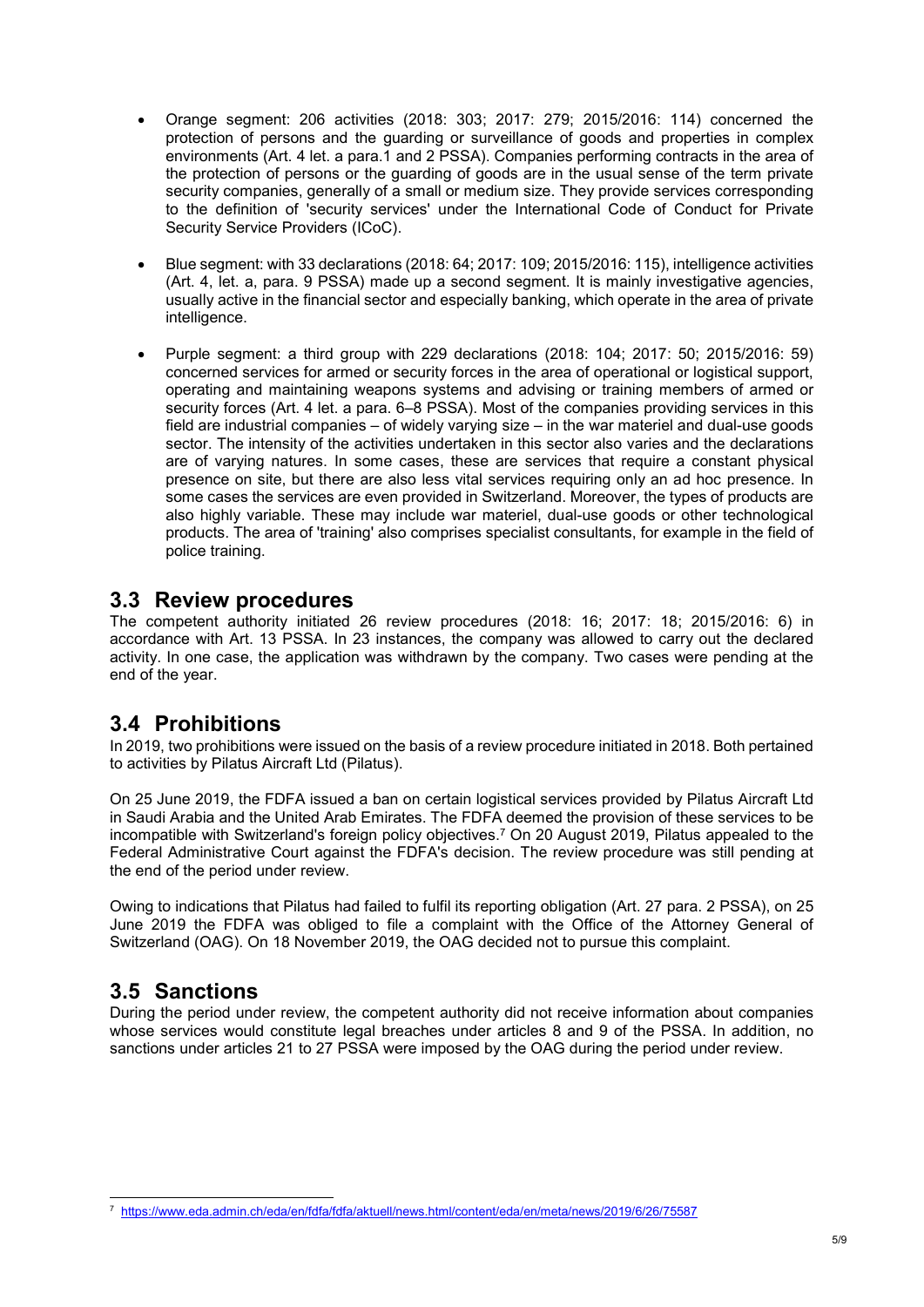

### 3.6 Main groups of services – evolution

The table above shows the evolution of the declarations broken down into the three main groups of security service previously indicated, for the periods 1 September 2015–31 December 2016, 1 January 2017–31 December 2017, 1 January 2018–31 December 2018, and 1 January 2019–31 December 2019.

Since 2018, the competent authority has observed a decline in intelligence-related services. It intends to analyse this phenomenon in 2020 in order to identify the reasons that might have caused this decline. The results of this analysis will be included in the next report (2020) on the implementation of the PSSA. However, there was a significant rise in the number of declarations relating to services for armed or security forces (Art. 4 let. a para. 6, 7 and 8 PSSA). In 2019, these represented the largest group of services. Several factors may have contributed to this increase: greater awareness of the obligation to declare on the part of companies as a result of the competent authority's awareness-raising and information efforts; improved effectiveness of coordination procedures with the SECO (see 2.2); the submission of declarations linked to the renewal of general export licences under the GCA, concerning several countries at the same time.

Regarding services covered by Art. 4 let. a para.1 and 2 PSSA, i.e. the protection of persons and property in complex environments, the number of declarations declined by about one third between 2018 and 2019. This decrease may be attributable to a deterioration in the security situation in certain regions (notably the Middle East) and fewer international investors in those countries, many of whom make use of such protection measures.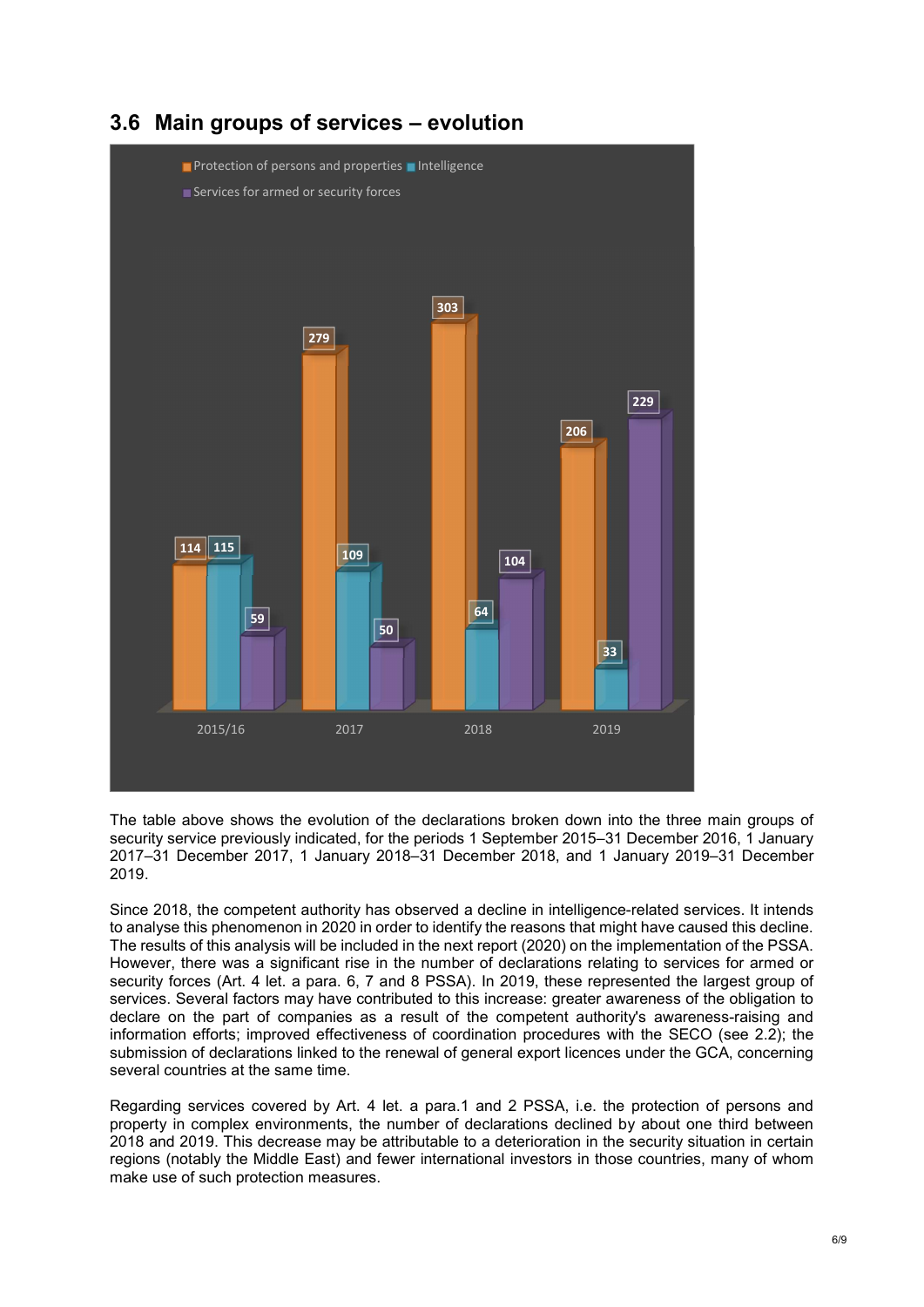### 3.7 Geographic breakdown of activities (1.09.2015 – 31.12.2019)

From a geographical perspective, the activities subject to the PSSA are mainly concentrated in the region of North Africa and the Middle East, where about half of the activities declared since the act came into force were carried out, in addition to Europe and Central Asia.



\*This percentage is higher because of the insecurity in the region, and the protection of persons and property that is therefore required.

# 4. Interpretation of the PSSA

The interpretation of the PSSA was an important issue for the Federal Administration during the year under review. It was also debated in the press and in Parliament.

#### 4.1 PSSA/WMA/GCA interdepartmental working group

Acting on instructions from their heads of department, on 21 February 2019 the secretaries general of the FDFA and EAER set up the PSSA/WMA/GCA interdepartmental working group (hereafter IDWG). The IDWG was established in recognition of the fact that certain services fall equally within the scope of the PPSA, the WMA and GCA. A process to optimise the coordination of procedures was put in place in accordance with Art. 16 PSSA, but substantive inconsistencies remain because of the different legal frameworks. Representatives of the FDFA, EAER, FDJP and DDPS sat on the IDWG. The IDWG was tasked with assessing similarities and differences between the authorisation and prohibition criteria laid down in the legislation, determining what action was needed, and proposing specific solutions in relation to the PSSA.

The IDWG's proposed solutions focused on the possibility of amending the PSSA and its implementing ordinance and on adapting and harmonising their interpretation. The IDWG also considered the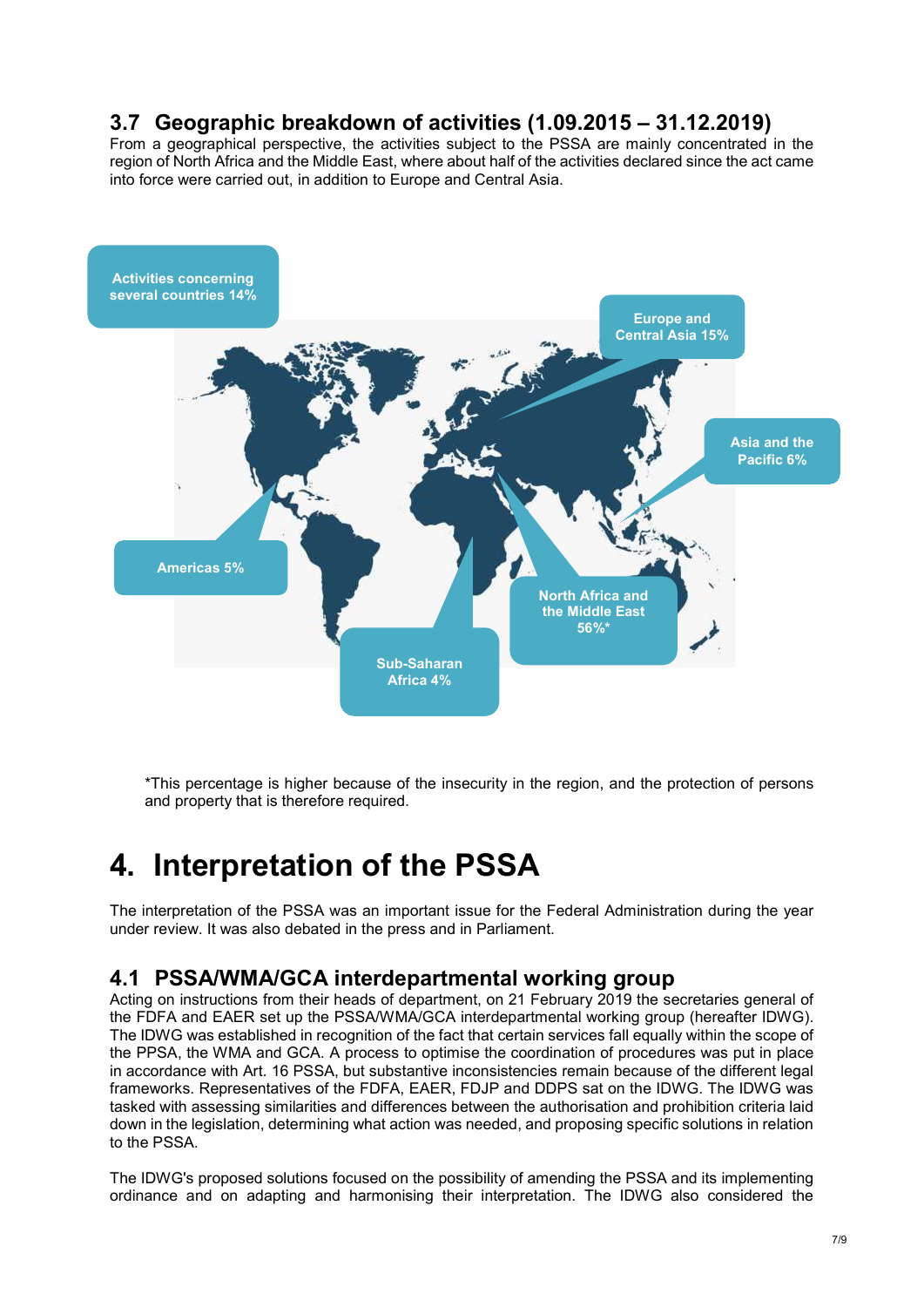establishment of a consultation mechanism with the EAER, as currently provided for in the Ordinance on War Material (WMO) $^8$  and the Goods Control Ordinance (GCO) $^9$  as well as the possibility of referring cases to the Federal Council when the authorities concerned are not in agreement and in cases of major political importance. The IDWG completed its work at the end of 2019 and submitted a report (de, fr) to the two heads of department concerned.<sup>10</sup>

### 4.2 Parliamentary interventions

Several parliamentary interventions relating to the criteria for implementing the PSSA were tabled and debated by the competent parliamentary committees during the year under review. These were: motion 19.3969 "Businesses need legal security; Switzerland needs security"<sup>11</sup> tabled by the Security Policy Committee of the National Council (SPC-N); interpellation 19.3983 "For a consistent interpretation of the Confederation's foreign policy objectives"<sup>12</sup> tabled by Council of States Member Damian Müller; motion 19.3991 "Private security services provided abroad. Say no to a PSSA blanket and return to the original spirit of the text<sup>"13</sup> tabled by Council of States Member Hans Wicki; motion 19.4019 "Ensuring that the Federal Act on Private Security Services Provided Abroad is no longer subject to interpretations that could jeopardise the legal security that is essential to the Swiss economy"<sup>14</sup> tabled by Council of States Member Peter Keller; postulate 19.4297 "Export economy. Legal Security"<sup>15</sup> tabled by Council of States Member Peter Schilliger; and motion 19.4376 "Preventing the exodus of companies that are important for Switzerland's national security<sup>"16</sup> tabled by the Security Policy Committee of the Council of States (SPC-N). On 20 November 2019, the Federal Council proposed that these motions be rejected and that the above-mentioned postulate be accepted. The debate on these interventions began in both chambers of the Federal Assembly during the winter session of 2019.

## 5. Contracting of security companies by federal authorities for protection tasks carried out abroad

According to the PSSA, Swiss representations abroad can only mandate a security company for protection in a complex environment if it is a member of ICoCA. The competent authority and the FDFA's Crisis Management Centre (KMZ) regularly evaluate the list of complex environments, taking into account recent developments of the situation in the countries and regions concerned.

During the period under review, a Swiss embassy in North Africa carried out short missions ('in-out' missions) in a neighbouring country that was classified as a complex environment and where the Swiss representation was temporarily closed. The KMZ actively helped to select an ICoCA-certified security company to support the missions. As more and more companies are obtaining ICoCA certification, it is becoming increasingly easier for Switzerland to operate in compliance with the PSSA's provisions, even in countries with highly complex profiles. In countries where it is virtually impossible to find certified companies, transfers of Swiss delegations may be carried out under the protection of international partners.

The FDFA continues to encourage private security service providers to join ICoCA in regions with few or no members. Swiss representations are therefore advised to inform surveillance companies that Swiss representations operating in complex environments will in the future only work with private security service providers that are members of ICoCA. Swiss representations are advised to always use private security service providers that are ICoCA members even outside complex environments.

-

<sup>8</sup> SR 514.511

<sup>&</sup>lt;sup>9</sup> SR 946.202.1 <sup>10</sup> https://www.newsd.admin.ch/newsd/message/attachments/60204.pdf

<sup>11</sup> https://www.parlament.ch/fr/ratsbetrieb/suche-curia-vista/geschaeft?AffairId=20193969

<sup>12</sup> https://www.parlament.ch/fr/ratsbetrieb/suche-curia-vista/geschaeft?AffairId=20193983

<sup>13</sup> https://www.parlament.ch/fr/ratsbetrieb/suche-curia-vista/geschaeft?AffairId=20193991

<sup>14</sup> https://www.parlament.ch/fr/ratsbetrieb/suche-curia-vista/geschaeft?AffairId=20194019 <sup>15</sup> https://www.parlament.ch/fr/ratsbetrieb/suche-curia-vista/geschaeft?AffairId=20194297

<sup>16</sup> https://www.parlament.ch/fr/ratsbetrieb/suche-curia-vista/geschaeft?AffairId=20194376